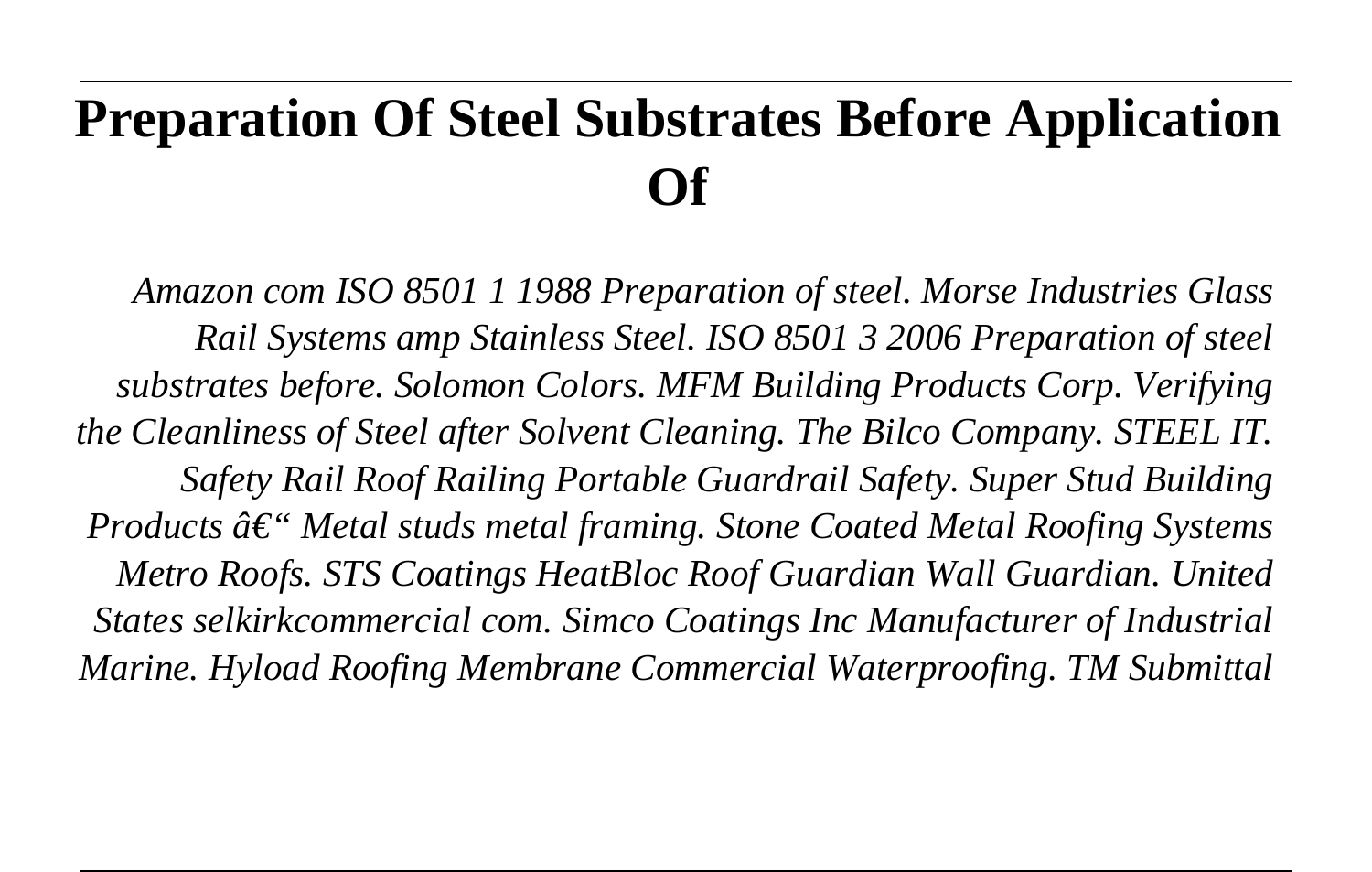*and Guide FlameOff Fire Barrier Paint. Petrochemical Application Isolatek International. FinPan Inc Our simple tileable solutions are the. Cast Stone Company Leader Midwest Cast Stone. Amerimix Mortars Grouts Stuccos Amerimix. ISO 8502 6 2006 Preparation of steel substrates before. POR 15 Rust Paint PPCCO online shop. ISO 8502 5 1998 Preparation of steel substrates before. Home C S Johnson*

**Amazon Com ISO 8501 1 1988 Preparation Of Steel May 2nd, 2018 - ISO 8501 1 1988 Preparation Of Steel Substrates Before Application Of Paints And Related Products Visual Assessment Of Surface Cleanliness Part And Of Steel Substrates After Overall R**''**morse industries glass rail systems amp stainless steel**

may 2nd, 2018 - for over 30 years morse industries has offered a diverse array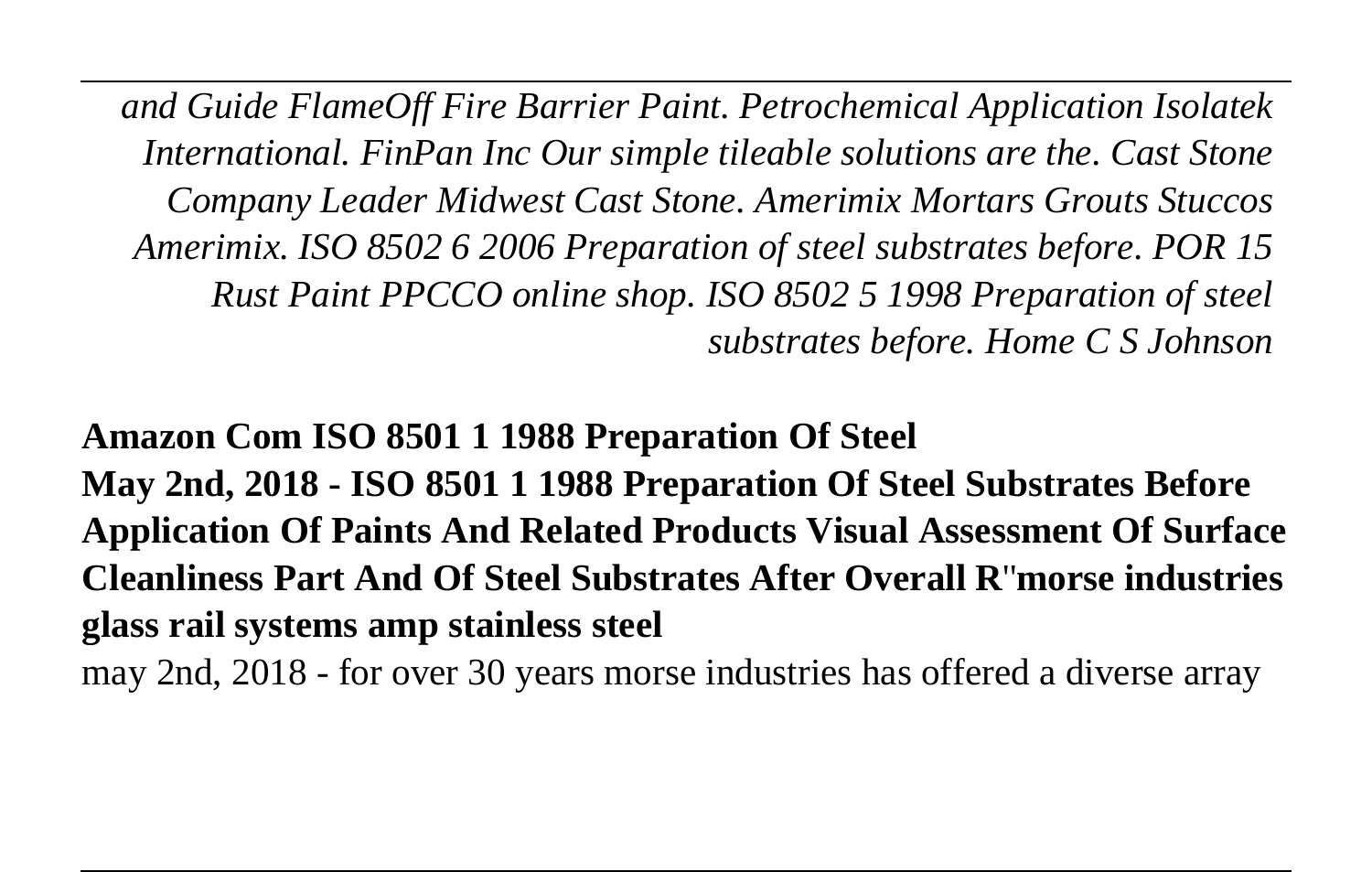of architectural railings including glass rail systems stainless steel cable railings amp industrial handrails''**ISO 8501 3 2006 Preparation of steel substrates before**

May 3rd, 2018 - ISO 8501 3 2006 Preparation of steel substrates before application of paints and related products Visual assessment of surface cleanliness Part and other areas with surface imperfections ISO TC 35 SC 12 on Amazon com FREE shipping on qualifying offers'

#### '*solomon colors*

*may 4th, 2018 - concrete products solomon colors provides concrete coloring solutions for block and paver products*'

#### '**MFM Building Products Corp**

May 5th, 2018 - MFM Building Products is a manufacturer of exterior waterproofing membranes such as low slope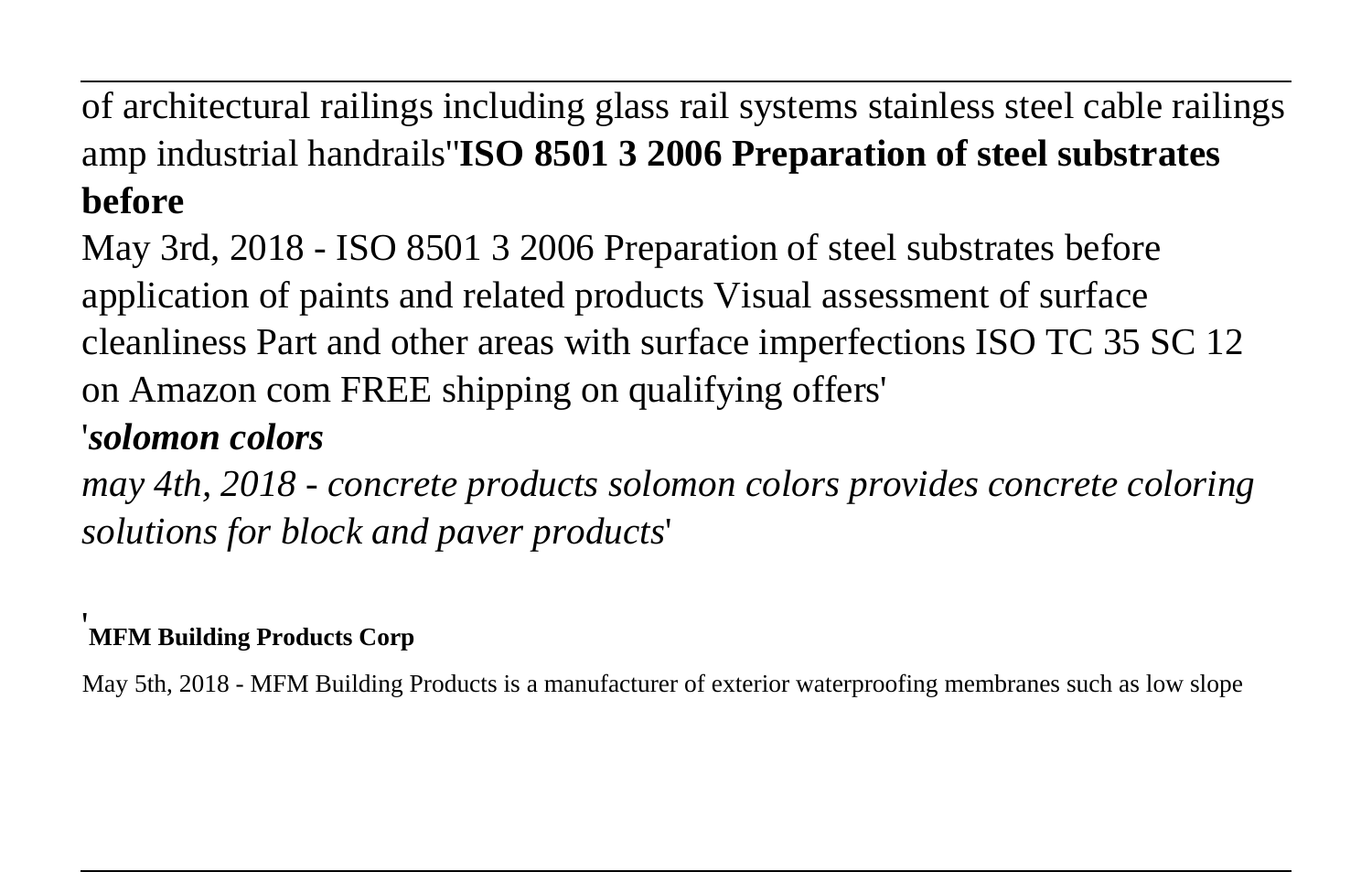roofing membranes roofing underlayments window flashing tapes waterproofing membranes and accessory products for the construction industry'

## '*Verifying the Cleanliness of Steel after Solvent Cleaning May 1st, 2018 - Copyright Â*©1998 Technology Publishing Company JPCL *JULY 1998 11 Answer Dr Nigel Whitehouse Paint Research Association Teddington UK Dust dirt and similar particulate*'

#### '**THE BILCO COMPANY**

APRIL 29TH, 2018 - THE BILCO COMPANY HAS SERVED BUILDING INDUSTRY SINCE 1926 DURING THESE YEARS IT HAS BUILT A REPUTATION AMONG ARCHITECTS ENGINEERS SPECIFIERS AND THE CONSTRUCTION TRADES FOR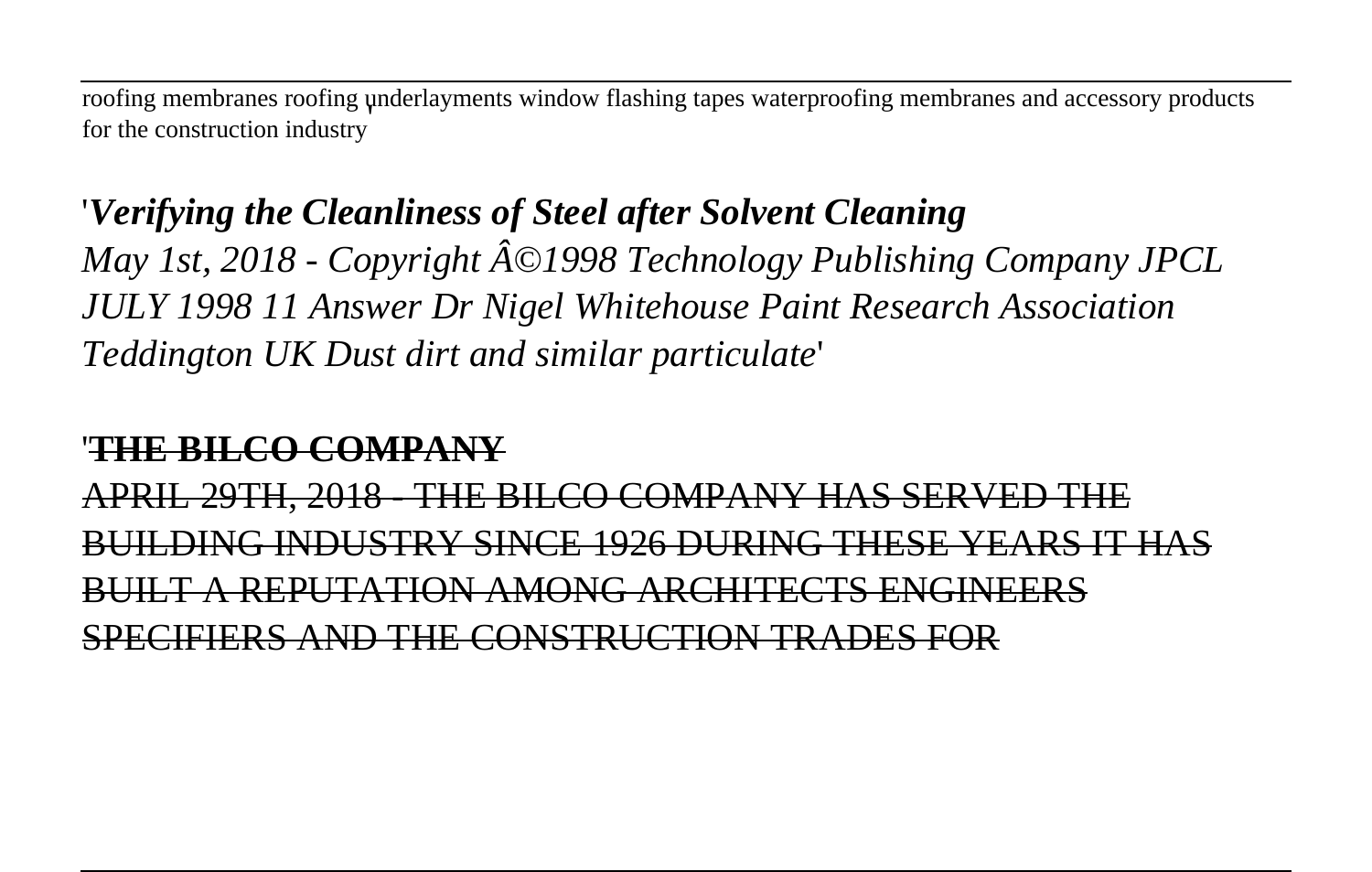DEPENDABILITY AND FOR PRODUCTS THAT ARE UNEQU. SIGN AND WORKMA

#### '**STEEL IT**

MAY 4TH, 2018 - STEEL IT® PROTECTIVE STAINLESS STEEL PAINT FOR METAL BY STAINLESS STEEL COATINGS INC MAKER AMP SELLER OF HEAVY DUTY 316L STEEL FINISHES FREE SAMPLE'

#### '**safety rail roof railing portable guardrail safety**

may 5th, 2018 - safety rail company is the premier manufacturer of free standing fall protection safety railings for flat roofs and other fall from height hazard areas osha compliant'

'*SUPER STUD BUILDING PRODUCTS – METAL STUDS METAL*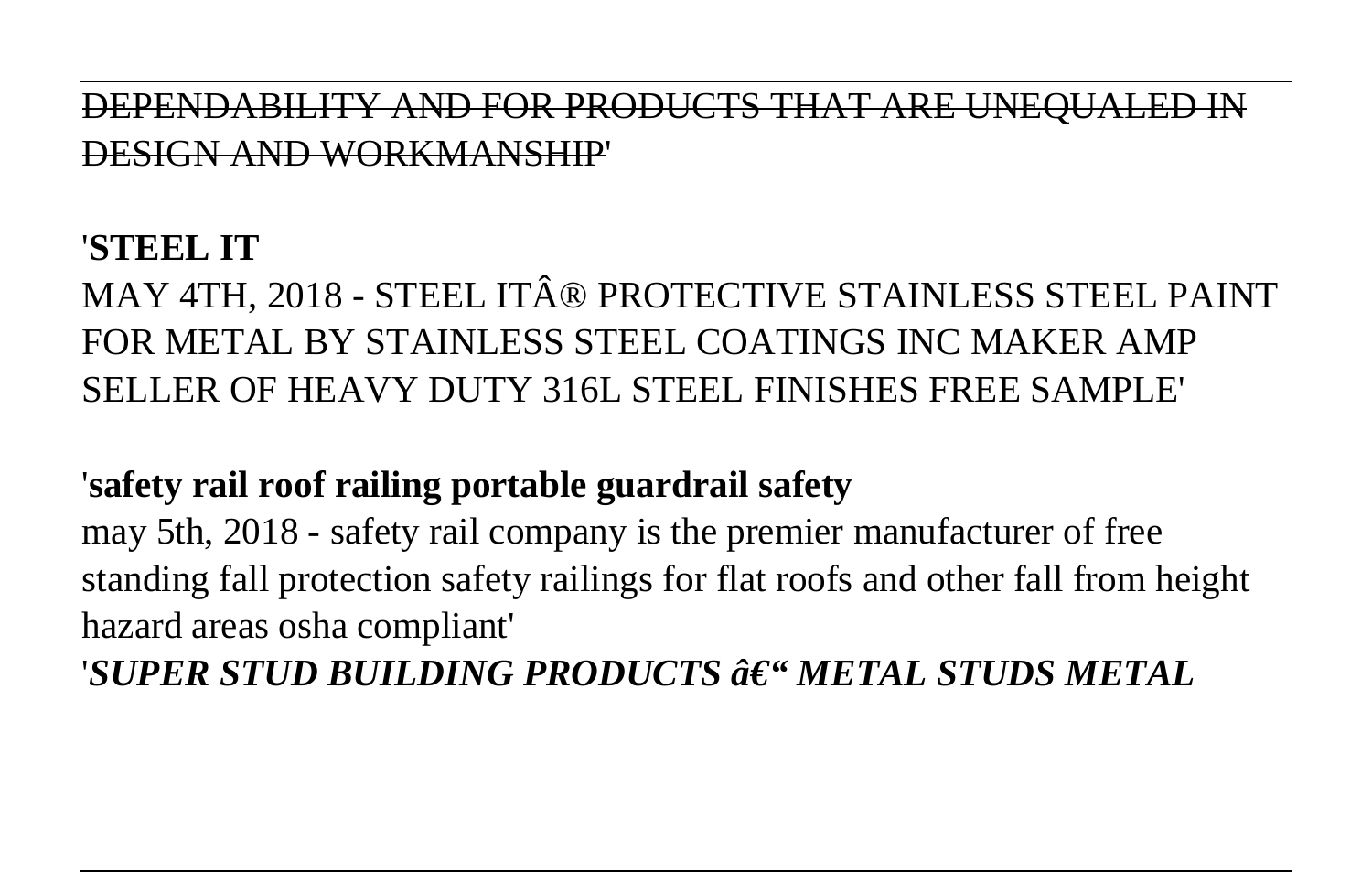#### *FRAMING*

*MAY 5TH, 2018 - SINCE 1973 SUPER STUD BUILDING PRODUCTS INC HAS BEEN A PROUD MANUFACTURER OF THE INDUSTRY'S MOST DIVERSE OFFERING OF STEEL FRAMING COMPONENTS AND ACCESSORIES FOR USE IN THE CONSTRUCTION OF COMMERCIAL INSTITUTIONAL AND RESIDENTIAL STRUCTURES*' '**stone coated metal roofing systems metro roofs may 6th, 2018 - metro roof products manufactures premium stone coated steel slate and shake roofing tiles and shingles that compliment any architectural style learn more**''**STS Coatings HeatBloc Roof Guardian Wall Guardian**

May 1st, 2018 - Roof Guardian Technologies RGT Which Has Been On The Market For Over 15 Years Has 2 Cool

Roof Rated EPA VOC Compliant Liquid Applied Elastomeric Systems For Use In Restoring And Prolonging The Life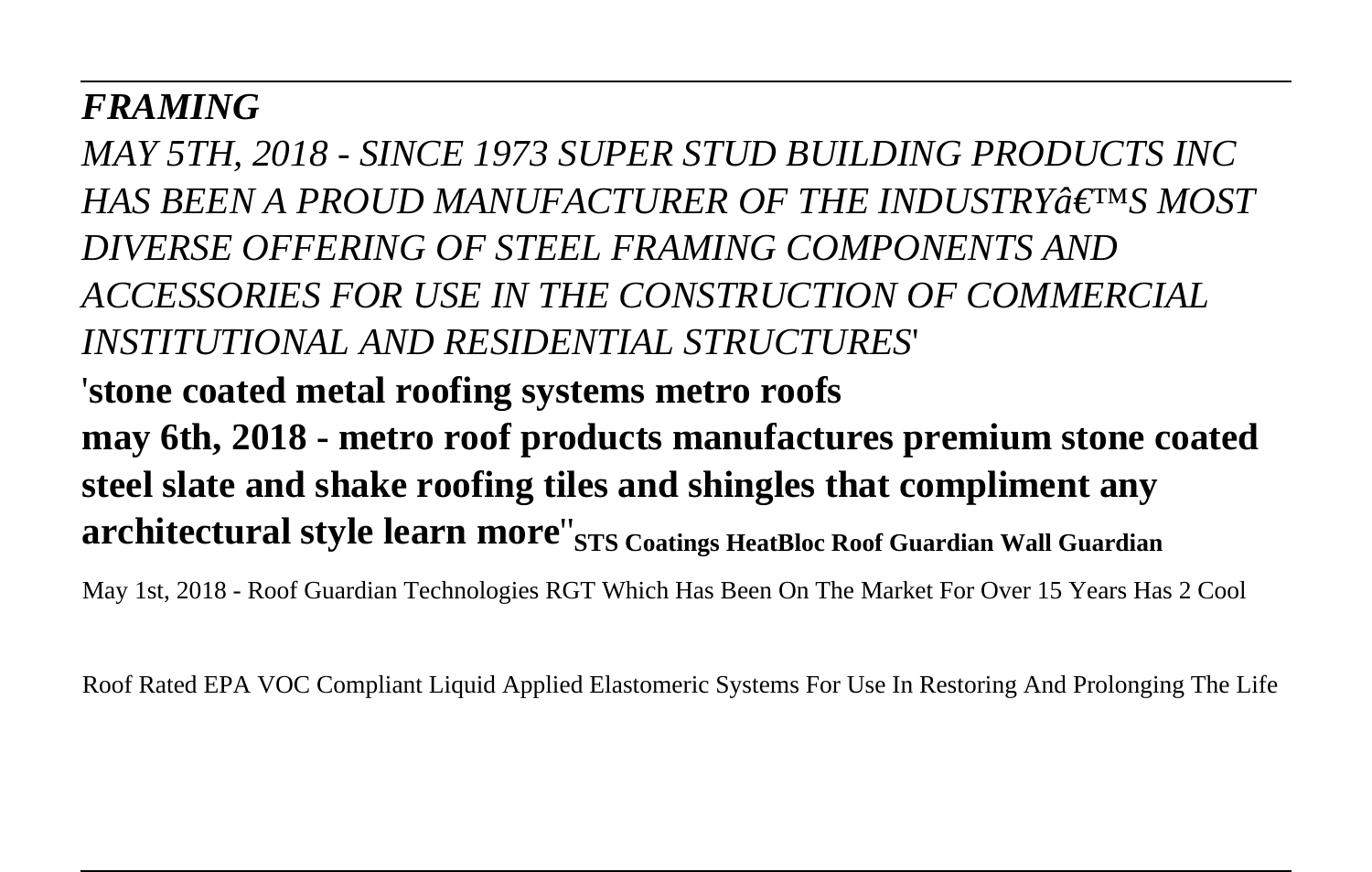Of Not Only Metal Roofs But Also Smooth Surfaced BUR Polymer Modified Asphalt And Single Ply Roof Systems'

# '**UNITED STATES SELKIRKCOMMERCIAL COM MAY 4TH, 2018 - THE SELKIRK® STRONG ADVANTAGE LEADING MANUFACTURER OF CHIMNEY VENTING AND AIR DISTRIBUTION PRODUCTS FOR COMMERCIAL AND RESIDENTIAL HVAC INDUSTRIES FOR OVER 80 YEARS**''**Simco Coatings Inc Manufacturer of Industrial Marine**

April 29th, 2018 - Description Milguard 23377 is a two component high solids VOC compliant epoxy polyamide primer with excellent chemical solvent and corrosion resistance suitable to be used on Aluminum Steel and Galvanized Substrates''**Hyload Roofing Membrane Commercial Waterproofing** May 2nd, 2018 - Contact Hyload for through wall masonry flashing Part of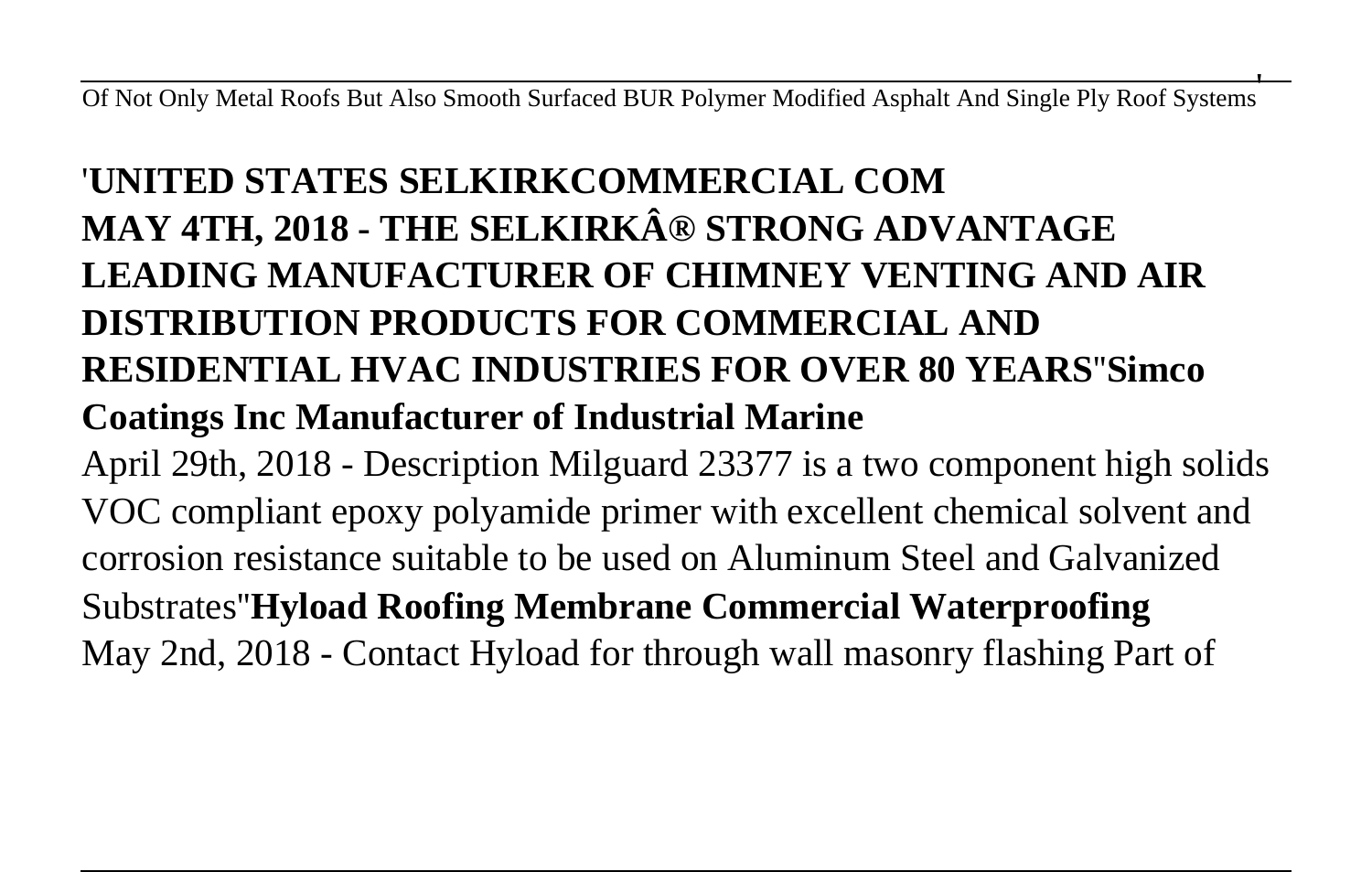IKO the family business has been operating for more than 60 years providing global manufacturing and supply of quality commercial waterproofing products'

## '*TM Submittal And Guide FlameOff Fire Barrier Paint*

*May 4th, 2018 - FlameOFF â* $\epsilon$ " *Application Primer â* $\epsilon$ " *Must Be Applied To The Steel Substrate Dry Film Wet Film Thickness The Applied Thickness Of FlameOFF Will Depend On The Size Shape Of The Substrate*''**Petrochemical Application Isolatek International**

**April 29th, 2018 - Careful Preparation Of Substrates Is Important Correct Preparation Ensures That The Durability Of The Fire Protection System Is Maintained And The Required Level Of Adhesion Is Achieved**'

'**finpan inc our simple tileable solutions are the**

may 4th, 2018 - since 1975 finpan inc has led the industry with its innovative cost effective tileable building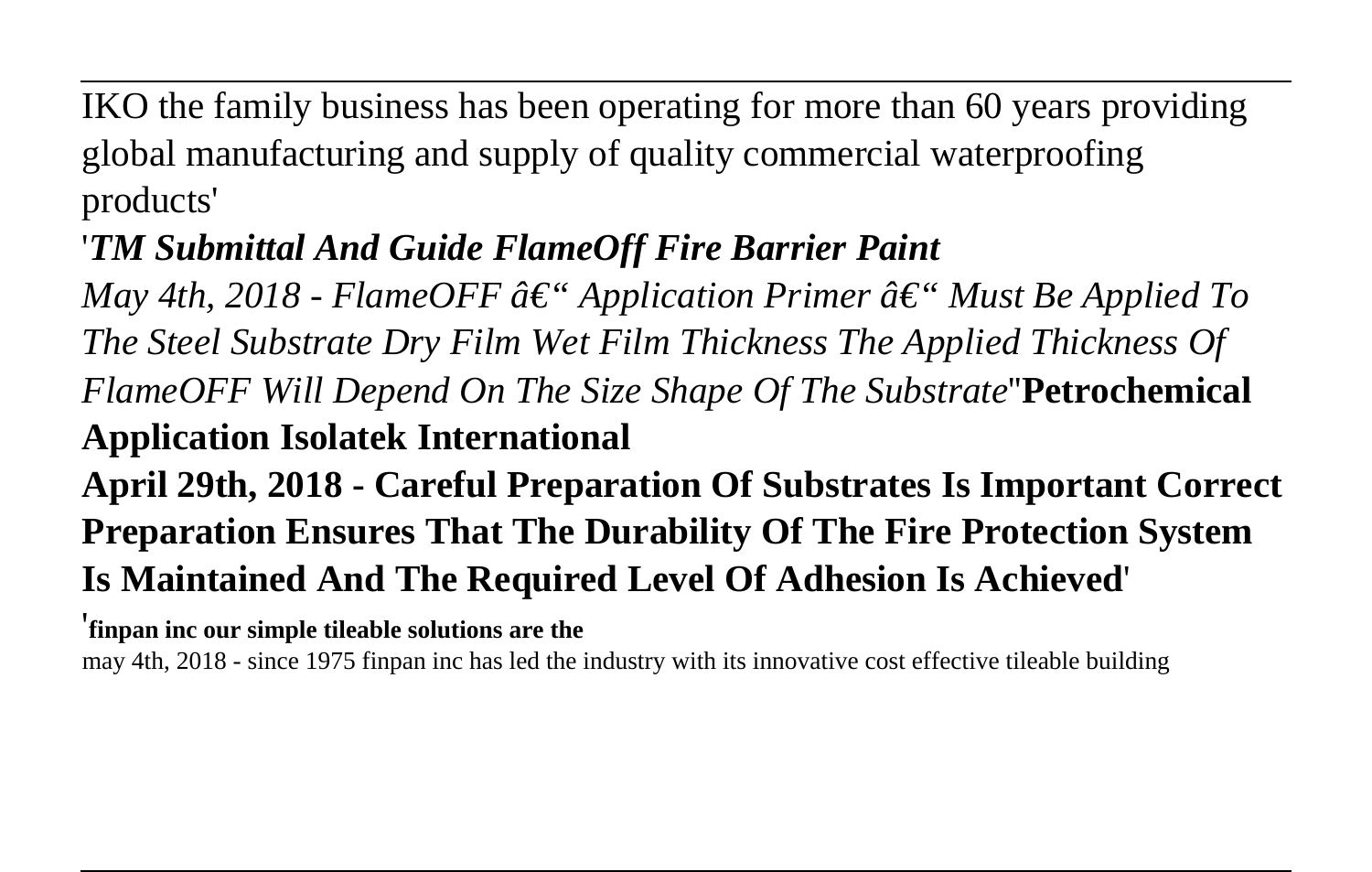materials''**Cast Stone Company Leader Midwest Cast Stone** May 4th, 2018 - Midwest Cast Stone A Company Leader In Cast Stone Solutions Works With Architects Contractors Stone Masons And Individuals Within Budget And On Time' '**AMERIMIX MORTARS GROUTS STUCCOS AMERIMIX**

MAY 4TH, 2018 - THE AMERIMIX PROMISE AMERIMIX OFFERS A FULL LINE OF PREBLENDED

MORTARS STUCCOS CORE FILL GROUTS AND SPECIALTY CEMENTS WE WORK CLOSELY WITH

CRAFTSMAN TO DEVELOP INNOVATIVE PRODUCTS WITH AN UNWAVERING FOCUS ON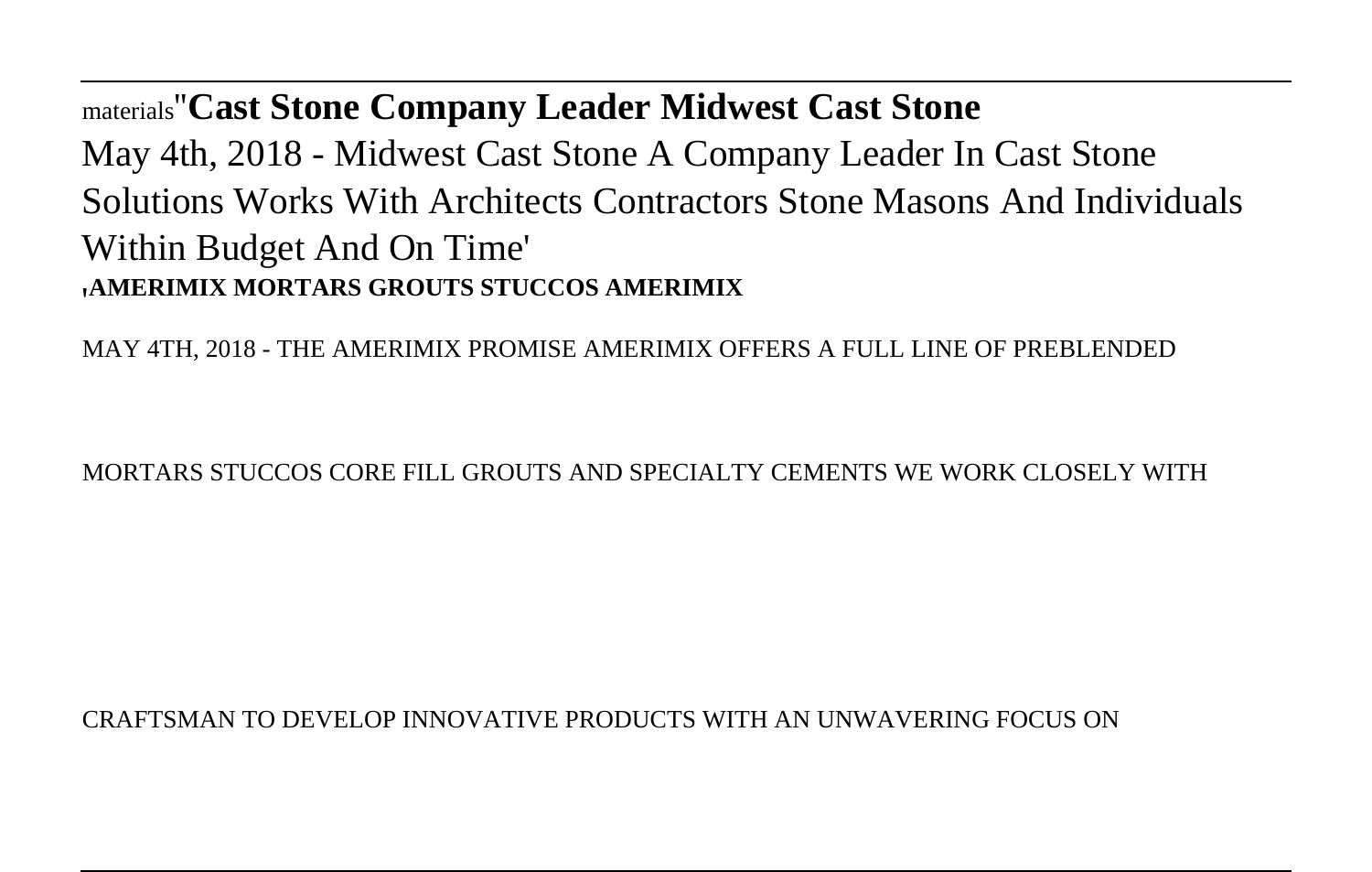# CONSISTENCY AND DURABILITY''**ISO 8502 6 2006 PREPARATION OF STEEL**

### **SUBSTRATES BEFORE**

MAY 2ND, 2018 - BENEFITS WHETHER YOU RUN A BUSINESS WORK FOR A COMPANY OR GOVERNMENT OR WANT TO KNOW HOW STANDARDS CONTRIBUTE TO PRODUCTS AND SERVICES THAT YOU USE YOU LL FIND IT HERE''**POR 15 Rust Paint PPCCO online shop** May 6th, 2018 - Award winning Rust Restoration Rust Prevention and Rust Removal products from brands like POR 15 Eastwood Bilt Hamber Hammerite Wurth Our anti corrosion treatments remove and prevent rust from steel stainless steel and most other ferrous metals'

'**ISO 8502 5 1998 Preparation of steel substrates before May 2nd, 2018 - ISO 8502 5 1998 Preview Preparation of steel substrates before application of paints and related products Tests for the assessment**